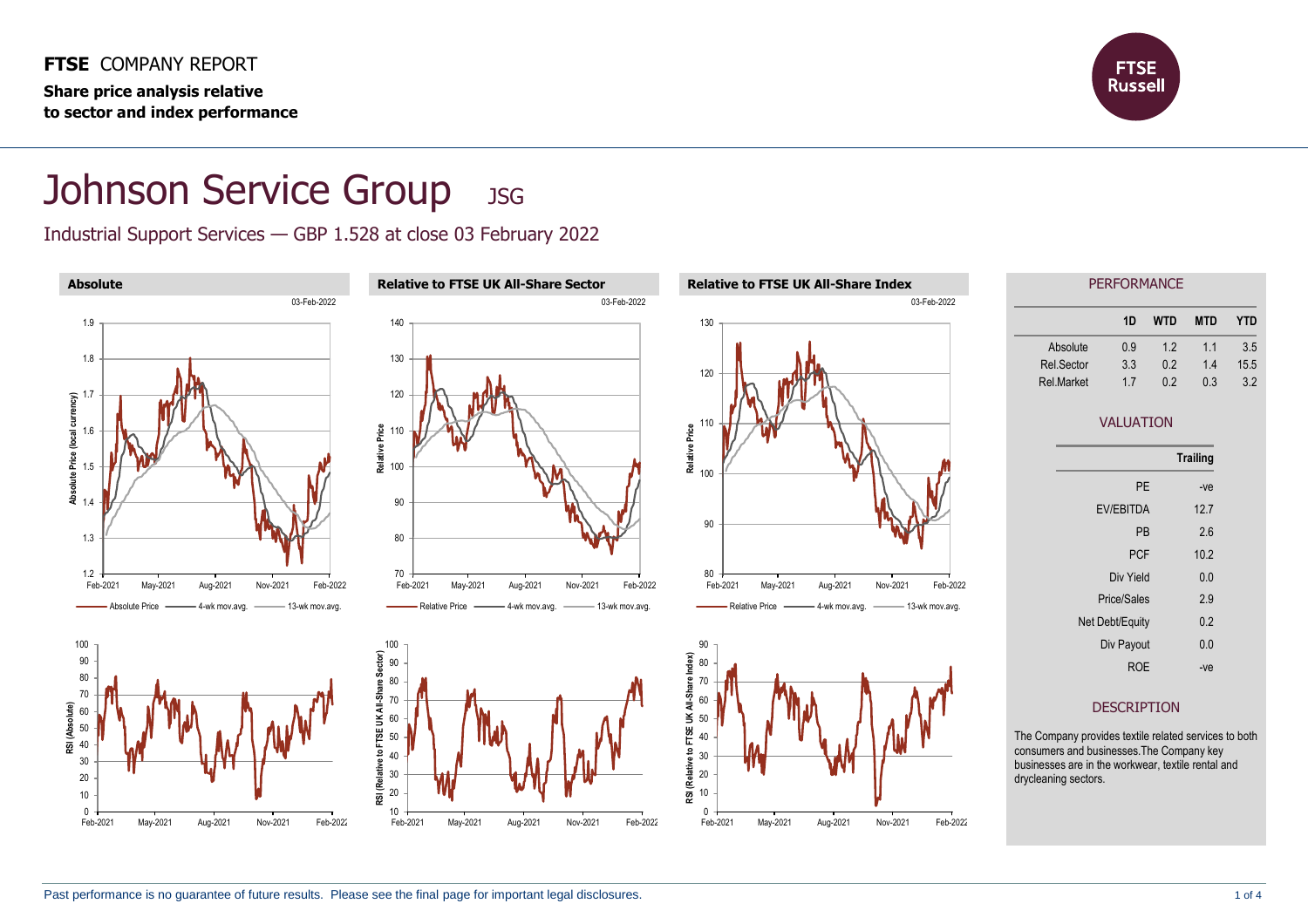$-120.0$ 

-22.3

De La Rue SIG Costain Group Capita

 $-7.5$ -3.1

Pagegroup

## **Valuation Metrics**













1.6

-40 -20 0 20 40 60 80 100

-150 -100 -50 0 50 100 150











Note: bar chart reflects the top and bottom five current values for the valuation ratio in question for FTSE All Shares stocks in the same sector as the stock concerned. All valuation metrics are trailing.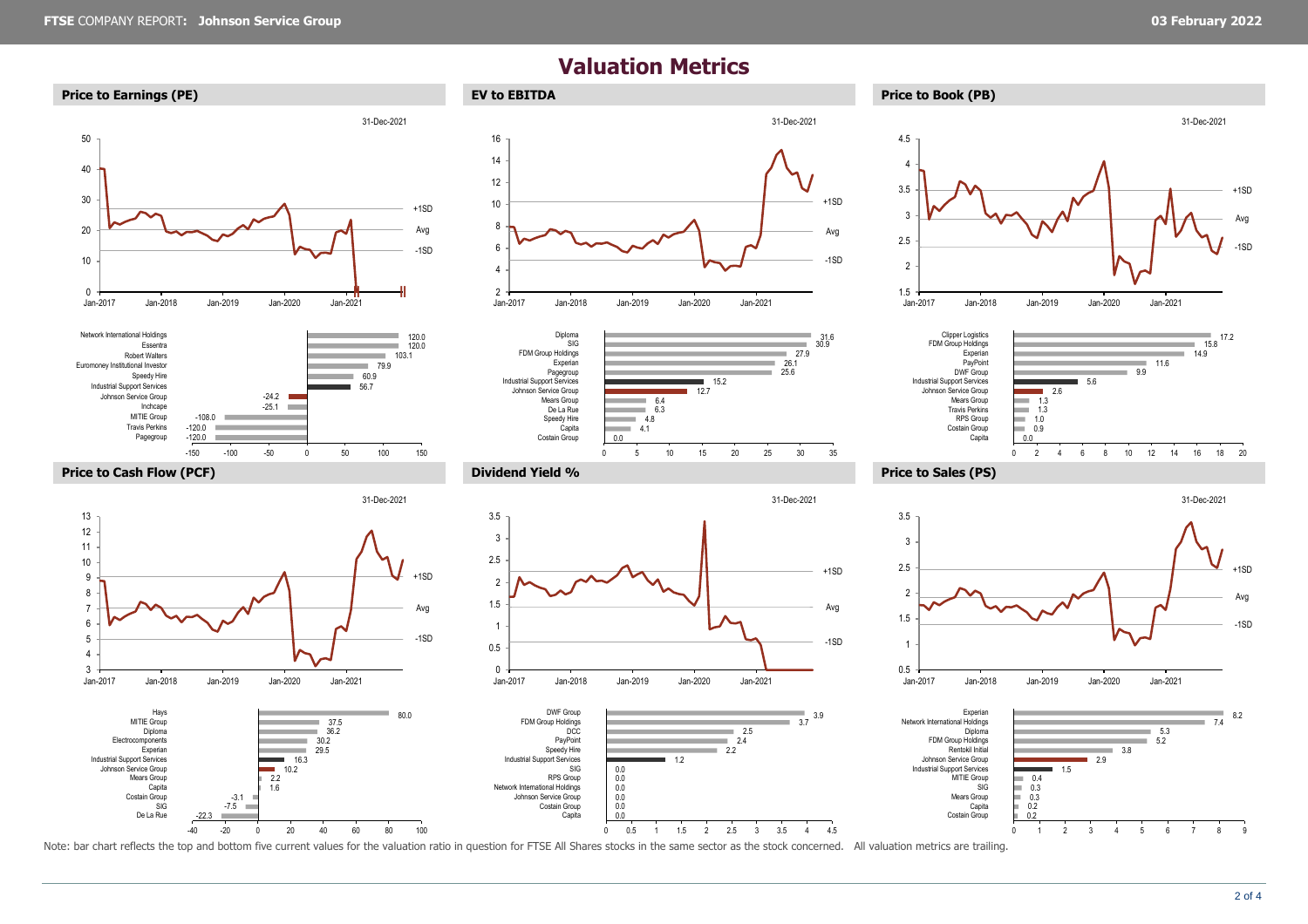## **Valuation Metrics**



Note: bar chart reflects the top and bottom five current values for the valuation ratio in question for FTSE All Shares stocks in the same sector as the stock concerned. All valuation metrics are trailing.